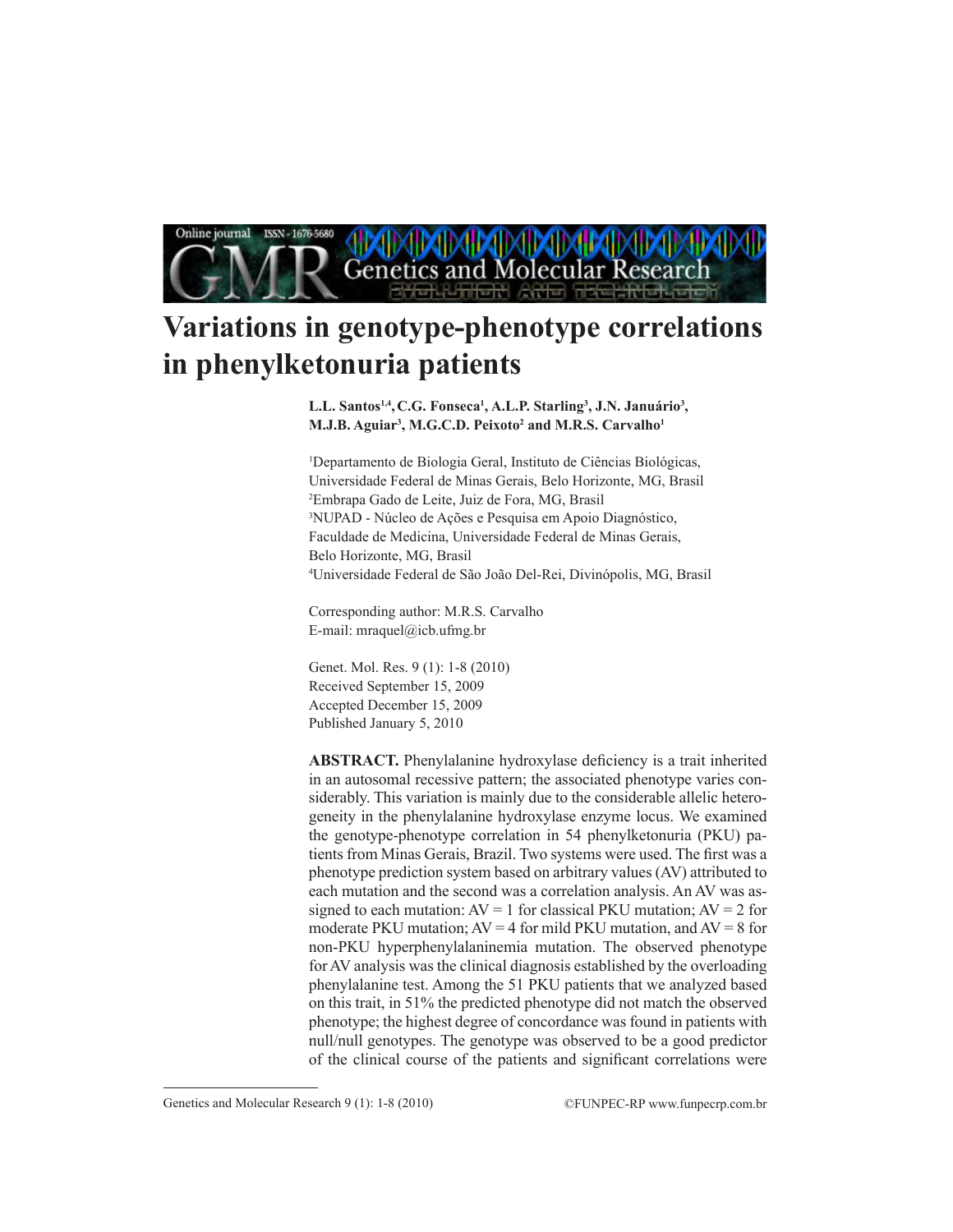found between phenylalanine values at first interview and predicted residual activity, genotype and arbitrary value sum.

**Key words:** Phenylketonuria; Minas Gerais, Brazil; Genotype; Phenotype; Correlation

#### **INTRODUCTION**

Phenylketonuria (PKU, OMIM 261600) and other hyperphenylalaninemias (HPA) are caused by mutations in the gene encoding phenylalanine hydroxylase enzyme (PAH, EC 1.1.4.16.1). More than 500 mutations in PAH gene have been described. Most PKU patients have two different mutations (compound heterozygotes). Interactions between two different mutant polypeptides in the tetrameric enzyme molecule increase disease complexity. The large number of possible allelic combinations makes prediction of the phenotype difficult (Dipple and McCabe, 2000; Scriver and Kaufman, 2001; Kasnauskiene et al., 2003; Kim et al., 2006; Bercovich et al., 2008; Danielle et al., 2009). *In vitro* expression analysis studies have demonstrated a large range of residual activities among different mutations (null to 75%) (Waters et al., 1998; Jennings et al., 2000; Waters, 2003).

It has been demonstrated that PAH genotype does not completely explain phenotypic manifestations and that other factors influence phenylalanine homeostasis (Kayaalp et al., 1997; Mallolas et al., 1999; Scriver and Waters, 1999; Benit et al., 1999). Correlation studies are difficult because of high allelic heterogeneity and broad phenotypic variability. Recently, a system was developed for estimating genotype-phenotype correlations based on the prediction of the phenotypic impact of each mutation (Guldberg et al., 1998; Guttler et al., 1999).

In Minas Gerais State, in southeastern Brazil, nine mutations account for 80% of the PKU alleles (Santos et al., 2006, 2008), which facilitates investigation of their phenotypic effect. Some of the mutations that are common in Minas Gerais, such as V388M, IVS2+5G>A, and IVS2+5G>C, are little known elsewhere. We examined genotype-phenotype correlations for 28 different genotypes in 54 PKU patients.

## **MATERIAL AND METHODS**

## **Subjects**

Fifty-four PKU patients were analyzed; they had been detected by the Minas Gerais State Neonatal Screening Program. Four different types of information were available concerning these patients: phenylalanine levels in neonatal screening tests, established by fluriometry (Clague and Thomas, 2002); phenylalanine levels at the first consultation (pretreatment phenylalanine values), phenylalanine values in the overloading test (O'Flynn et al., 1980), which was done at six months of age, and dietary phenylalanine tolerance estimated at three, six, and nine months of age.

Based on the phenylalanine overloading test, patients were assigned to one of the four phenotypic PKU subtypes (classical PKU, moderate PKU, mild PKU, or HPA). Patients with serum phenylalanine values higher than 1200  $\mu$ M were classified as classic PKU, those with values between 900 and 1200  $\mu$ M, as moderate PKU, and those between 600 and 900  $\mu$ M as

Genetics and Molecular Research 9 (1): 1-8 (2010) ©FUNPEC-RP www.funpecrp.com.br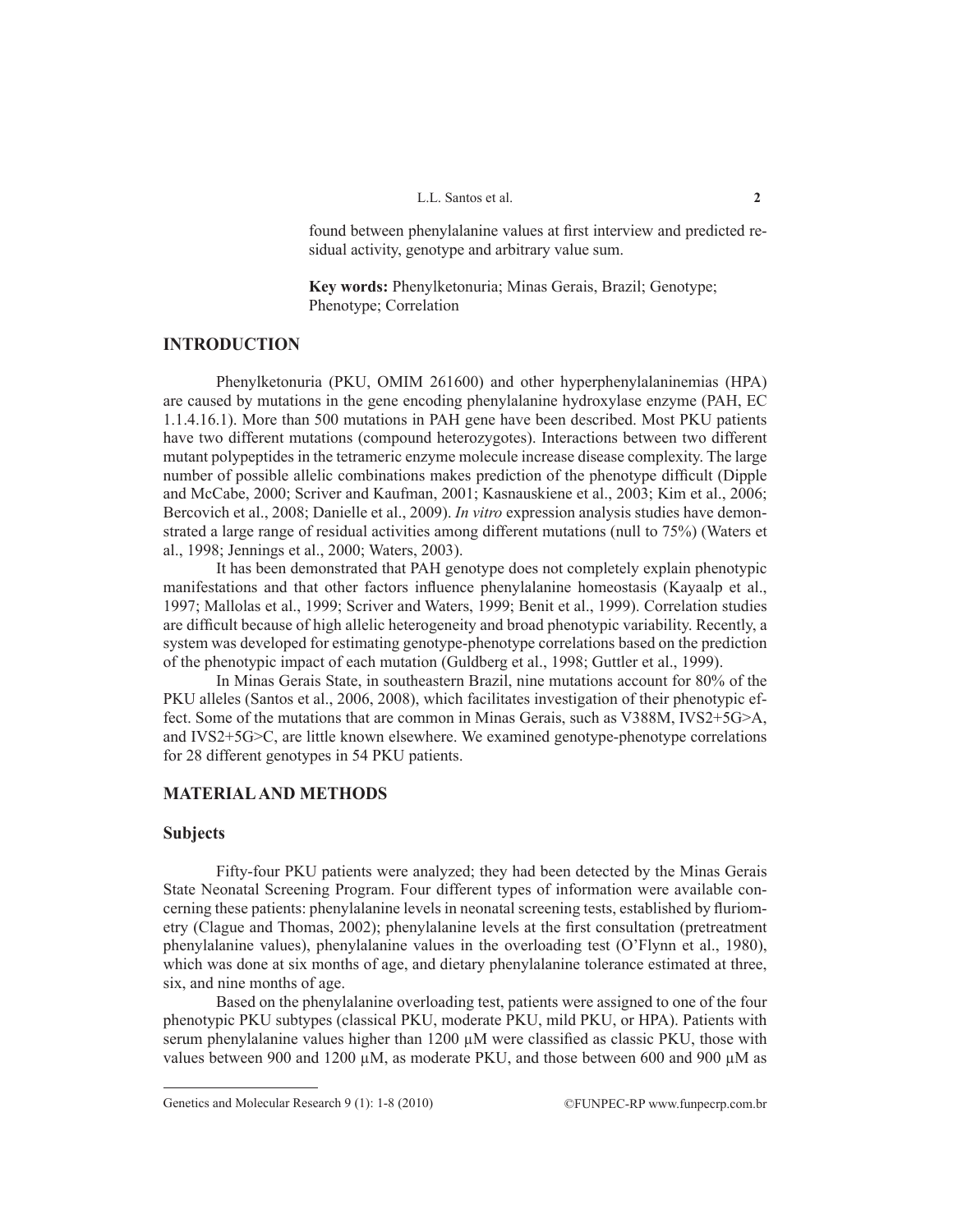mild PKU. Patients with values lower than  $600 \mu$ M were classified as HPA and were not included in our sample (O'Flynn et al., 1980; Guttler, 1980).

Information about the genotype and phenylalanine overloading test was available for all individuals. Phenylalanine values in the neonatal screening tests were available for 53 patients and dietary phenylalanine tolerance data was available for 47 patients. Serum phenylalanine values at the first interview were available for 50 patients.

## **Genotyping**

Genomic DNA isolation and mutation analysis was done previously by PCR and RFLP or based on single-strand conformation polymorphism and sequencing (Santos et al., 2006, 2008).

Mutations in the PKU patients included six missense mutations (I65T, R261Q, R270K, V388M, L348V, and R158W) and nine null mutations, corresponding to five splicesite mutations (IVS2nt5g>c, IVS2nt5g>a, IVS7nt1g>a, IVS10-11G>A, and IVS12nt1g>a), one stop condon (R261X), and three missense mutations (R252W, P281L, R408W) with null effect demonstrated by *in vitro* expression analysis studies. Predicted residual enzymatic activity (PRA) for each of these mutations has been previously reported (Waters et al., 1998; Erlandsen and Stevens, 1999; Rivera et al., 2000; Pey et al., 2003; Anonymous, 2003), except for R158W. Mean PRA values were calculated for each genotype.

#### **Phenotypic prediction system**

Mutations were assigned to one of the four phenotype categories (classic, moderate, mild, and HPA non-PKU), according to Guldberg et al. (1998). An arbitrary value (AV) was assigned to each mutation:  $AV = 1$  for classical PKU mutation;  $AV = 2$  for moderate PKU mutation;  $AV = 4$  for mild PKU mutation, and  $AV = 8$  for non-PKU HPA mutation. Phenotypes resulting from a combination of the two mutant alleles were expressed as the sum of the two mutations' AVs (Guldberg et al., 1998). For two mutations (R270K and R158W) present in three individuals (5.5%) there were no AV estimates in the literature, and therefore, these patients were excluded from those analyses that depended on AV information.

#### **Statistical analysis**

Statistical analysis was implemented with SAS/STAT® (SAS, 2003). Spearman correlation was estimated among pretreatment phenylalanine levels (values from neonatal screening test and at the first interview), dietary phenylalanine tolerance at three, six and nine months of life, serum phenylalanine in the overloading phenylalanine test, diagnosis, established on the basis of the phenylalanine overloading test, mean PRA and AV sum. Genotypes were coded in two different ways. Initially, a simple sequential order was used. Thereafter, codes based on the residual activity of each allele were constructed. Alleles classified as null or with some residual activity were distributed among three genotype classes: null/null; null/residual; residual/residual. Linear regression was calculated between each of the above variables and genotype. A significance level of  $P \le 0.05$  was considered for all the analyses.

Genetics and Molecular Research 9 (1): 1-8 (2010) ©FUNPEC-RP www.funpecrp.com.br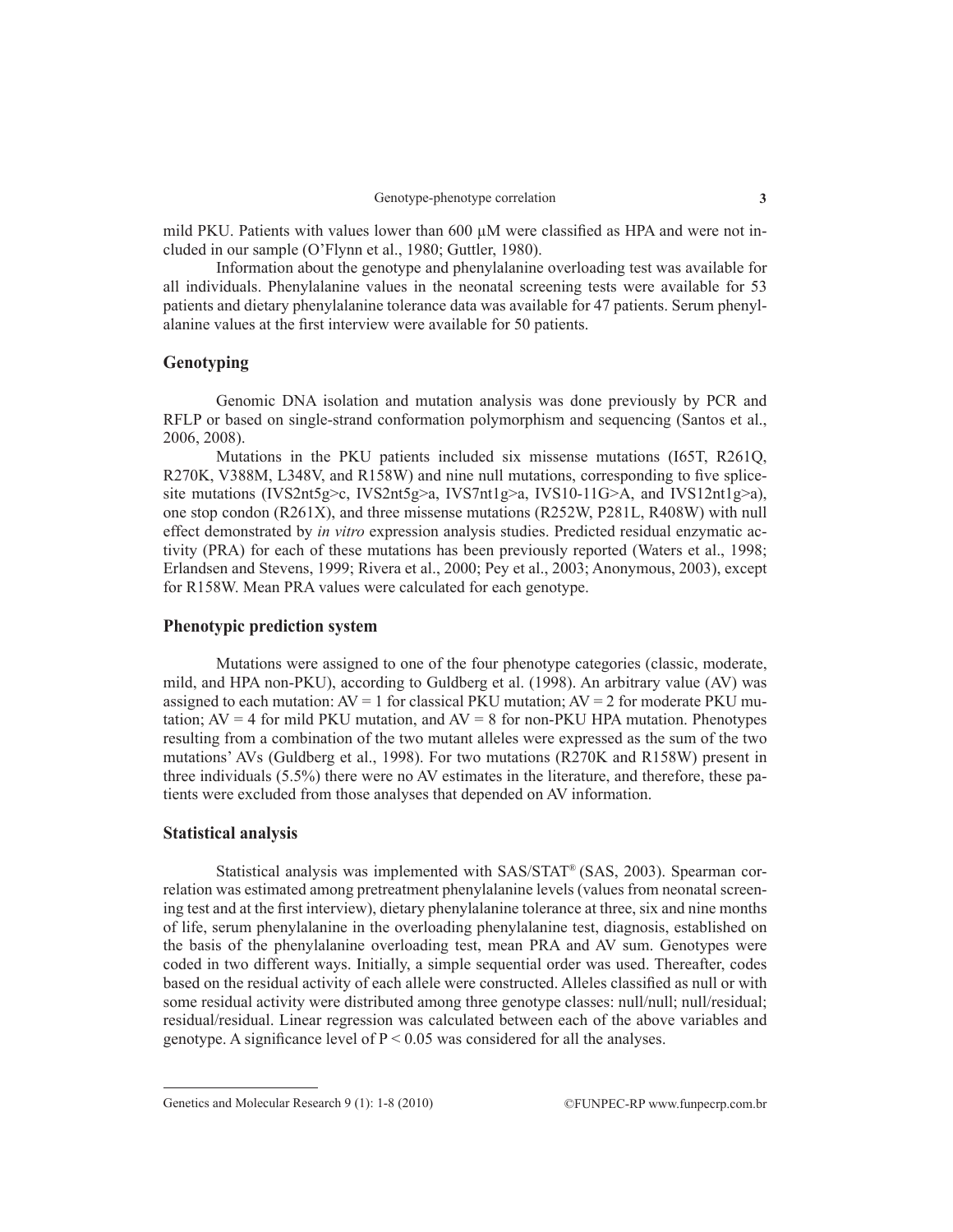## **RESULTS**

Based on the phenylalanine overloading test, 31 patients were classified as classic PKU, 17 individuals were classified as moderate PKU and only one patient was classified as mild PKU.

We analyzed 28 different genotypes formed by combinations of 15 PAH mutations (Table 1). Among the 54 individuals, 23 were homoallelic and 31 were heteroallelic. In the latter group, 13 individuals were functionally hemizygous (one null mutation and one mutation with some residual activity).

**Table 1.** Predicted versus observed phenotypes in 54 phenylketonuria (PKU) individuals from Minas Gerais, Brazil.

| Genotypes                | N              | AV sum         | Predicted<br>phenotype   | Observed<br>phenotype      | Inconsistencies          |
|--------------------------|----------------|----------------|--------------------------|----------------------------|--------------------------|
| V388M/V388M              | 6              | $\overline{4}$ | Mo/Mi                    | 5 C/1 Mo                   | 5                        |
| R261Q/R261Q              | 5              | 4              | Mo/Mi                    | 3 C/2 Mo                   | 3                        |
| R261Q/V388M              | 4              | 4              | Mo/Mi                    | 1 C/2 Mo/1 Mi              | 1                        |
| V388M/I65T               | 4              | 4              | Mo/Mi                    | $3 \text{ C}/1 \text{ Mo}$ | 3                        |
| V388M/IVS10-11G>A        | 4              | 3              | Mo                       | 2 C/2 Mo                   | $\overline{c}$           |
| $IVS2+5G>A/IVS2+5G>A$    | 3              | $\overline{c}$ | $\mathcal{C}$            | $\mathcal{C}$              |                          |
| R261Q/R252W              | 2              | 3              | Mo                       | 2C                         | $\overline{c}$           |
| R261Q/L348V              | 2              | 4              | Mo/Mi                    | 1 C/1 M <sub>0</sub>       | 1                        |
| V388M/R252W              | 2              | 3              | Mo                       | 2C                         | 2                        |
| I65T/I65T                | $\overline{c}$ | 4              | Mo/Mi                    | 1 C/1 Mo                   | 1                        |
| $IVS2+5G>C/IVS10-11G>A$  | 2              | $\overline{2}$ | $\mathsf{C}$             | $\mathcal{C}$              |                          |
| IVS10-11G>A/IVS10-11G>A  | $\overline{c}$ | 2              | $\mathcal{C}$            | 1 C/1 Mo                   | 1                        |
| R261Q/IVS10-11G>A        |                | 3              | Mo                       | $\mathcal{C}$              | 1                        |
| R261Q/R408W              |                | 3              | Mo                       | Mo                         |                          |
| R261Q/R270K              |                | 9              | 2                        | Mo                         | $\gamma$                 |
| R261Q/I65T               |                | 4              | Mo/Mi                    | Mo                         |                          |
| IVS2+5G>C/IVS2+5G>C      |                | 2              | $\mathcal{C}$            | $\mathcal{C}$              |                          |
| $IVS10-11G>A/IVS12+1G>A$ |                | 2              | $\mathcal{C}$            | $\mathcal{C}$              |                          |
| P281L/R261X              |                | $\overline{c}$ | $\overline{C}$           | Mo                         |                          |
| P281L/R252W              |                | 2              | $\mathcal{C}$            | Mo                         | 1                        |
| P281L/P281L              |                | $\overline{2}$ | $\mathcal{C}$            | $\mathcal{C}$              |                          |
| R252W/IVS2+5G>C          |                | 2              | $\mathcal{C}$            | $\mathcal{C}$              |                          |
| R252W/R252W              |                | $\overline{c}$ | $\overline{C}$           | $\mathcal{C}$              |                          |
| IVS2+5G>A/L348V          |                | 3              | Mo                       | $\mathcal{C}$              | 1                        |
| IVS10-11G>A/L348V        |                | 3              | Mo                       | $\mathcal{C}$              | 1                        |
| $IVS7+1G>A/L348V$        |                | 3              | Mo                       | Mo                         |                          |
| R158W/R158W              |                | $\gamma$       | $\overline{\phantom{a}}$ | $\mathcal{C}$              | $\gamma$                 |
| R270K/R270K              |                | $\gamma$       | $\overline{\mathcal{C}}$ | $\mathcal{C}$              | $\overline{\phantom{a}}$ |
| Total                    | 54             |                |                          |                            |                          |

 $\overline{AV}$  = arbitrary value;  $C$  = classic PKU;  $Mo$  = moderate PKU;  $Mi$  = mild PKU.

## **Phenotypic prediction system**

The results of the phenotype prediction based on AVs are summarized in Table 1. In our sample, 14 patients had null/null genotypes, 11 had functionally hemizygous genotypes and 25 individuals had genotypes with two mutations and some residual enzymatic activity. Among the 51 patients for whom AV information was available, 25 (49%) showed a phenotype (clinical classification based on phenylalanine overloading tests) in accordance with the AV predicted for their genotype. In this group, 11 patients had genotypes with two null mutations (involving

Genetics and Molecular Research 9 (1): 1-8 (2010) ©FUNPEC-RP www.funpecrp.com.br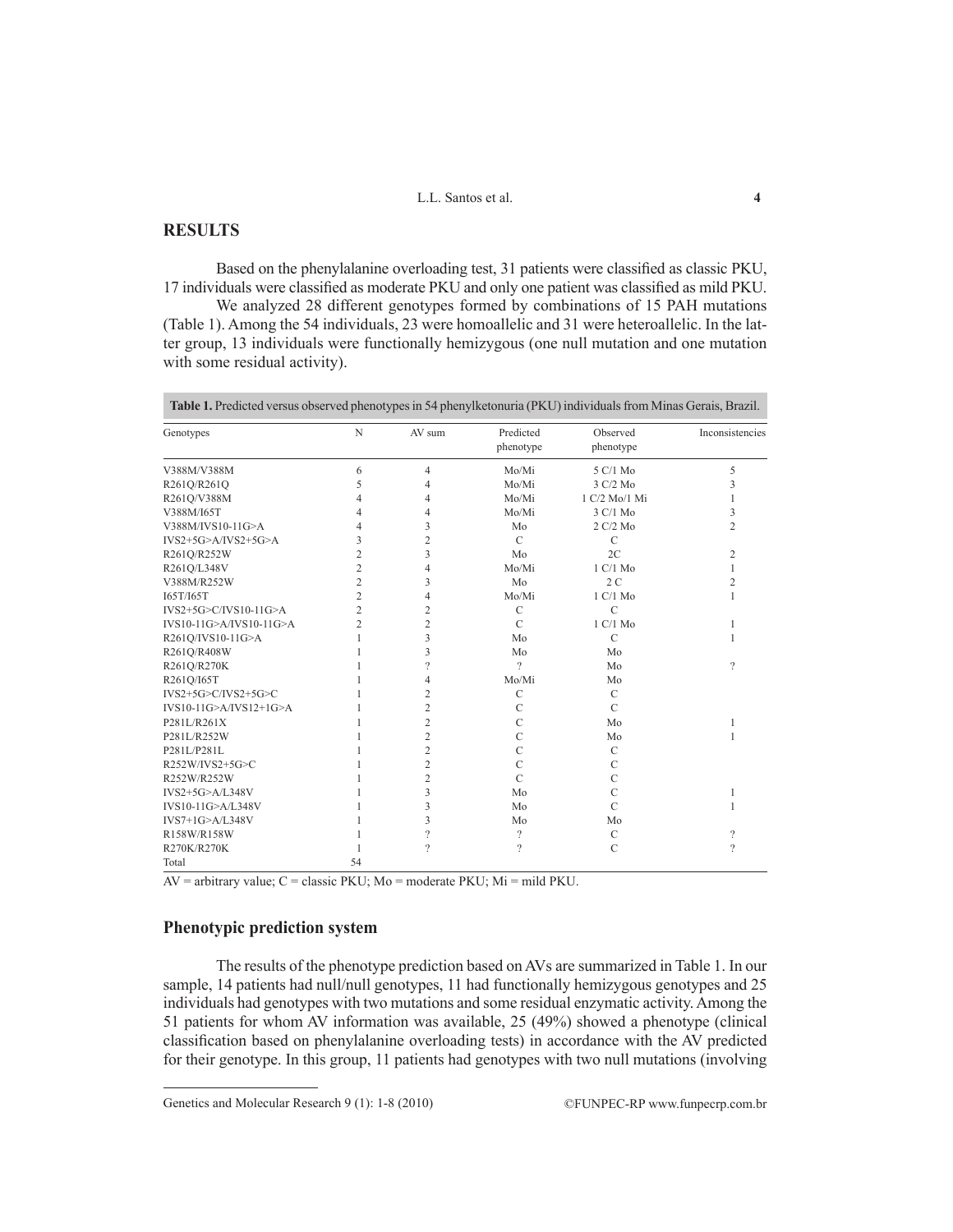mutations IVS2+5G>A, IVS2+5G>C, IVS10-11G>A, IVS10-11G>A, IVS12+1G>A, P281L, R252W). The rest of the group was composed of four patients with functionally hemizygous genotypes and 10 individuals had two missense mutations with residual enzymatic activity.

However, in 26 patients (51%) the observed phenotypes were different from the expected phenotypes (Table 1). There were three genotype-phenotype inconsistencies among the individuals bearing two null mutations (R252W/P281L, R261X/P281L and IVS10-11G>A/IVS10-11G>A) that were not associated with classic PKU, as would have been expected. Seven individuals had functionally hemizygous genotypes and 15 had genotypes composed of two mutations with some residual enzymatic activity. All genotypes composed of two missense mutations  $(N = 23)$  conferred more than one phenotype, except for R261Q/I65T, which was observed in only one individual.

#### **Statistical analysis**

Spearman correlation analysis revealed a highly significant negative correlation ( $r =$ -0.55554; P < 0.0001) between PRA values and phenylalanine values at the first consultation (pretreatment values). The AV sums significantly correlated with PRA, phenylalanine values at the first consultation and genotype (P < 0.0001). However, no significant correlation was observed between PRA and phenylalanine values in the neonatal screening test. In the regression analysis, phenylalanine values at the first interview, dietary phenylalanine tolerance at nine months, PRA and AV sum (dependent variables) were associated with the genotype (independent variable),  $P = 0.0016$ , 0.002, 0.0012, and 0.0003, respectively. Dietary phenylalanine tolerance measured at three, six and nine months of age correlated with each other (tolerance at three months x tolerance at six months,  $r = 0.38895$  and P = 0.0069; tolerance at six months x tolerance at nine months,  $r = 0.48951$  and P  $= 0.0005$ ; tolerance at three months x tolerance at nine months,  $r = 0.32258$  and  $P = 0.0270$ ). The diagnosis was correlated with the overloading test value, as expected ( $r = 0.82022$ ;  $P < 0.0001$ ).

## **DISCUSSION**

It has been proposed that PAH genotype is not a rigorous predictor for clinical progression in phenylketonuria patients. Many factors can influence phenotypic variation in PKU, such as interindividual variations in intestinal absorption, hepatic uptake of dietary phenylalanine, rate of incorporation of phenylalanine into proteins, rates of influx of phenylalanine across the blood brain barrier, mutations affecting tetrahydrobiopterin (which works as a cofactor, but also protects PAH enzyme against proteolytic degradation), as well as interactions of the PAH gene with other loci (Kayaalp et al., 1997; Scriver and Waters, 1999; Dipple and McCabe, 2000; Dipple et al., 2001; Scriver, 2002, 2007).

Two different approaches for phenotype-genotype correlation studies can be used; one is based on an arbitrary value phenotypic prediction system, which usually does not involve a formal correlation test and another based on pairwise correlations/regressions.

## **Arbitrary value-based phenotypic prediction system**

The AV-based method for phenotypic prediction has been used in some studies (Güttler et al., 1999; Acosta et al., 2001; Kasnauskienė et al., 2003). In each study, metabolic phenotypes were predicted by observing functionally hemizygous individuals in each population.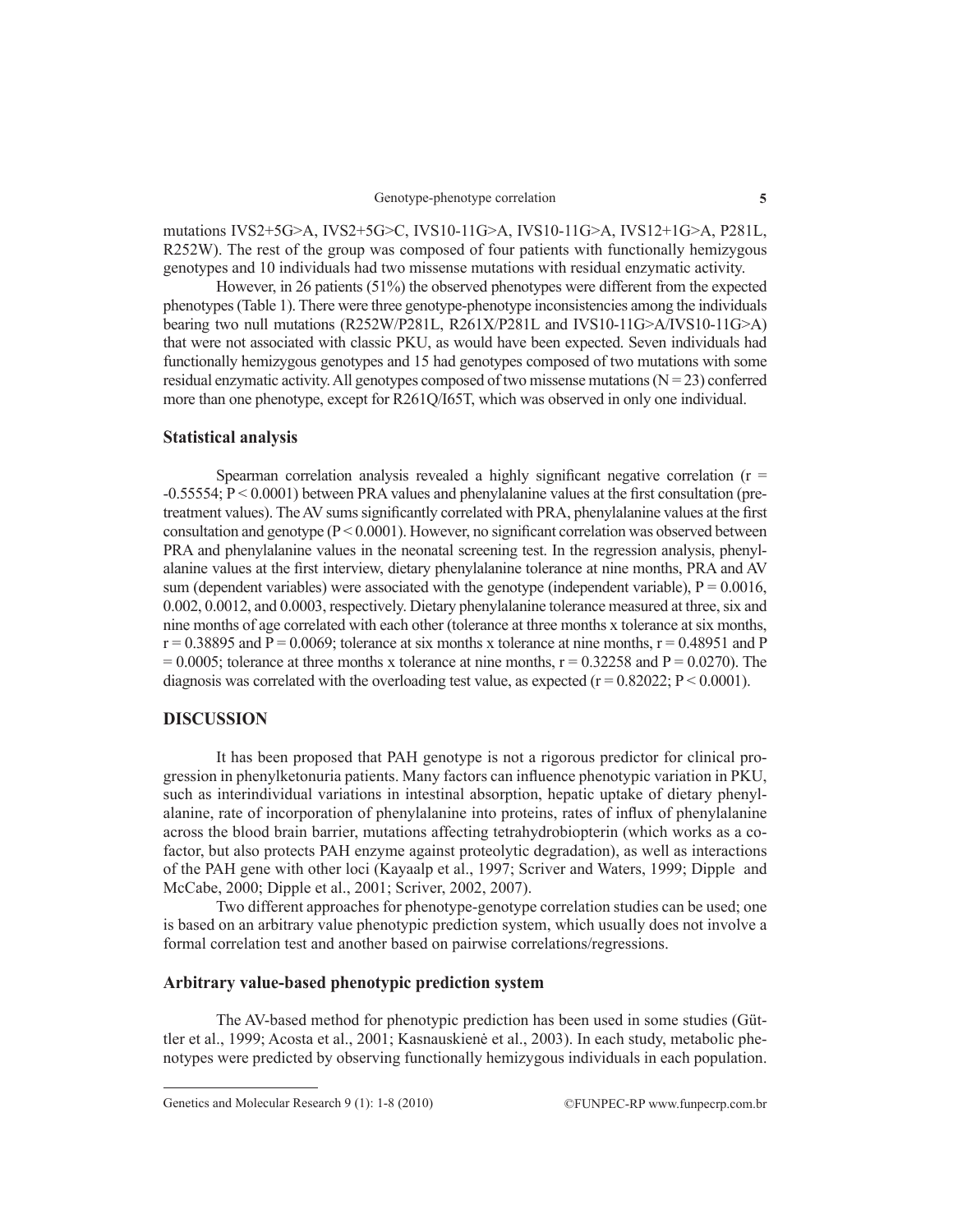We adopted the same AV categorization system (Guldberg et al., 1998). This system was also adopted in some other studies (Zschocke, 2003; Aulehla-Scholz and Heilbronner, 2003).

We investigated 15 mutations distributed among 28 different genotypes. The most frequent homozygous genotypes were R261Q/R261Q ( $N = 5$ ) and V388M/V388M ( $N = 6$ ). The R261Q mutation was classified as moderate (Guldberg et al., 1998). However, in our sample, three of five individuals homozygous for this mutation had classic PKU. Also, three of four patients with genotypes composed of R261Q and any known null allele were also associated with classic PKU. The same occurred with the homozygous V388M/V388M genotype. This mutation had been classified as moderate based on only one functional hemizygous patient (Guldberg et al., 1998). In our sample, five of six patients with a homozygous genotype had classic PKU and only one had moderate PKU. Moreover, four of six patients bearing V388M and any null allele also presented classic PKU, suggesting that the effect of this mutation is more severe than previously reported.

The L348V mutation is another example of the same situation. Although reported as moderate, classic PKU was observed in association with two L348V/null genotypes and in one of two R261Q/L348V genotypes. Therefore, this mutation was also more frequently associated with classic PKU in our sample.

We also observed that heterozygote genotypes constituted by two mutations with similar severities lead to a less severe phenotype than that observed if they were in homozygosis, as previously described by Guldberg et al. (1998). In our sample, patients with R261Q/V388M genotype had a milder phenotype than R261Q/R261Q or V388M/V388M homozygous individuals. However, the suggestion that severity of the illness is generally determined by the less severe allele (Guldberg et al., 1998; Kasnauskienė et al., 2003) was not confirmed in our study. Ten of 13 genotypes of this type (R261Q/null, V388M/null, L348V/null) were associated with classic PKU, which does not support the above-cited generalization.

Better agreement with previous reports was observed for those genotypes composed of null/null mutations, but even among these, some genotypes (R252W/P281L, R261X/ P281L and IVS10-11G>A/IVS10-11G>A) were not associated with classic PKU, as would have been expected. On the other hand, all genotypes constituted of two missense mutations were associated with both classic and moderate PKU (Table 1).

*In vitro* expression data for the R158W mutation are not available; however, this mutation distorts the enzyme active-site structure and probably results in classic PKU, as does the R158Q mutation at the same site (Erlandsen et al., 2003). The R270K mutation gives low residual enzyme activity (2.1%; Leandro et al., 2006). Patients that were homozygotic for either of these two mutations had classic PKU in our study.

Taken together, these results point to an efficiency for the AV system of 49% in our sample. This system was particularly useful as a predictor of clinical course for patients bearing null/null genotypes. The efficiency of the method based on AV estimates will vary depending on the set of mutations in a specific population. For some populations, the system proved to be highly useful. For example, this system gave 96% concordance in a sample in which the most common mutations were null mutations (Kasnauskienė et al., 2003).

## **Statistical analysis**

Good predictors for the clinical course of the patient are important for directing treatment; using statistical analysis, we were able to identify these predictors. Phenylalanine values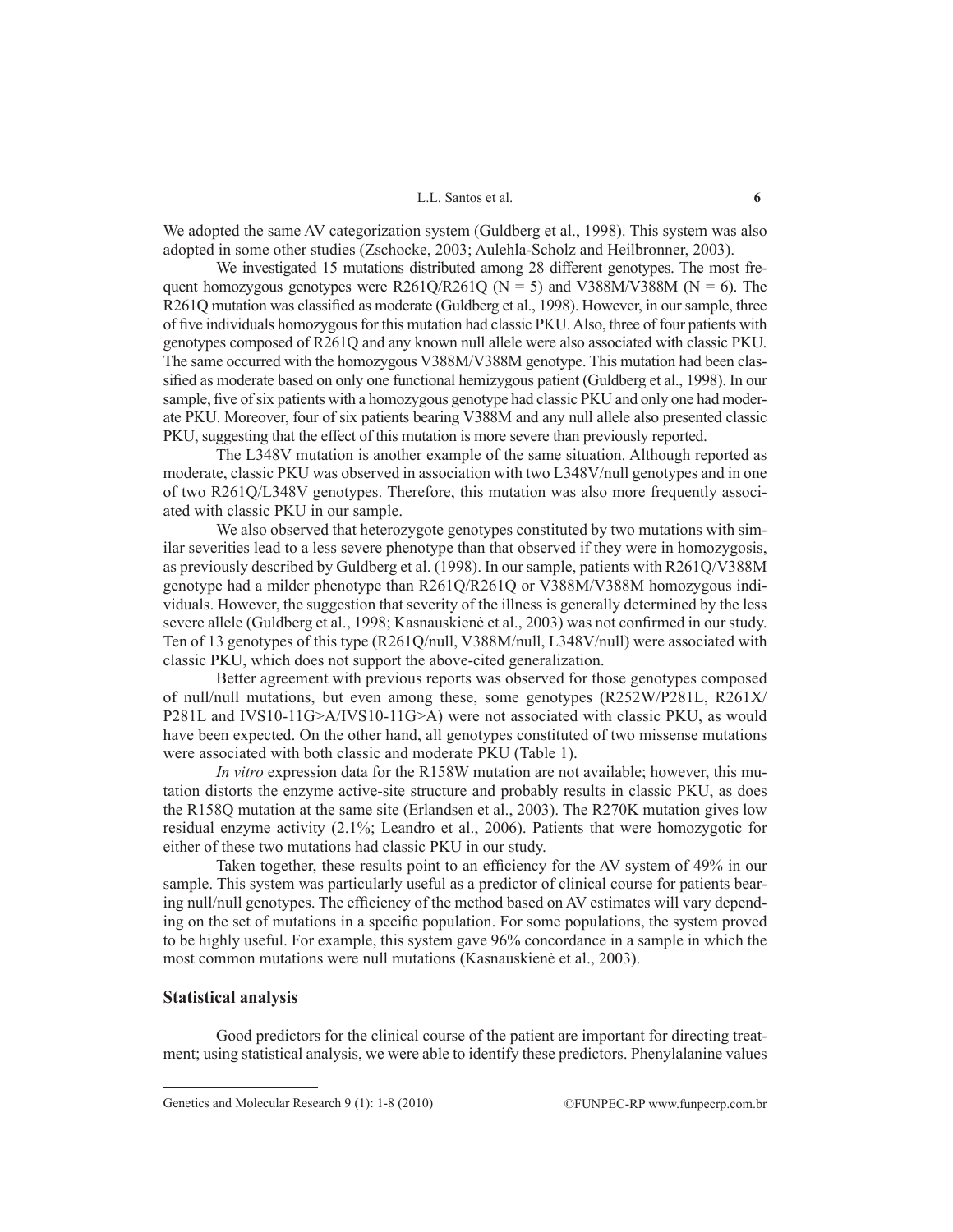from the neonatal screening test did not significantly correlate with any other parameters. This could be because at the time the test is applied, up to the fifth day of life, some children may not have stabilized feeding. This result suggests that this value would be a weak predictor.

Phenylalanine pretreatment values (at first interview) were significantly correlated with PRA and AV sum. We found highly significant regression analysis values between AV sum and genotype, and between genotype and phenylalanine values at first interview. The genotype explained 20% of the phenylalanine value variation at first interview, contrasting with absence of correlation with phenylalanine values in the overloading test. However, phenylalanine pretreatment values (at first interview) did not correlate with tolerance and phenylalanine overloading test values.

The correlations found among the tolerances at ages of three, six and nine months suggest good consistency of these values. These results suggest that genotype is a good predictor of clinical progress in phenylketonuria patients. The predictor is the genotype itself, and not functional values attributed to it.

## **ACKNOWLEDGMENTS**

The authors are grateful to Bruna C.G. Figueiredo for helping us with access to patient data and to FAPEMIG and NUPAD for financial support.

## **REFERENCES**

- Anonymous (2003). PAHdb. Phenylalanine Hydroxylase Locus Knowledgebase. Available at [http://www.pahdb.mcgill. ca/]. Accessed August 4, 2009.
- Acosta A, Silva W Jr, Carvalho T, Gomes M, et al. (2001). Mutations of the phenylalanine hydroxylase (PAH) gene in Brazilian patients with phenylketonuria. *Hum. Mutat.* 17: 122-130.
- Aulehla-Scholz C and Heilbronner H (2003). Mutational spectrum in German patients with phenylalanine hydroxylase deficiency. *Hum. Mutat.* 21: 399-400.
- Benit P, Rey F, Blandin-Savoja F, Munnich A, et al. (1999). The mutant genotype is the main determinant of the metabolic phenotype in phenylalanine hydroxylase deficiency. *Mol. Genet. Metab.* 68: 43-47.
- Bercovich D, Elimelech A, Zlotogora J, Korem S, et al. (2008). Genotype-phenotype correlations analysis of mutations in the phenylalanine hydroxylase (PAH) gene. *J. Hum. Genet.* 53: 407-418.

Clague A and Thomas A (2002). Neonatal biochemical screening for disease. *Clin. Chim. Acta* 315: 99-110.

- Daniele A, Scala I, Cardillo G, Pennino C, et al. (2009). Functional and structural characterization of novel mutations and genotypephenotype correlation in 51 phenylalanine hydroxylase deficient families from Southern Italy. *FEBS J.* 276: 2048-2059.
- Dipple KM and McCabe ER (2000). Phenotypes of patients with "simple" Mendelian disorders are complex traits: thresholds, modifiers, and systems dynamics. *Am. J. Hum. Genet.* 66: 1729-1735.
- Dipple KM, Phelan JK and McCabe ER (2001). Consequences of complexity within biological networks: robustness and health, or vulnerability and disease. *Mol. Genet. Metab.* 74: 45-50.

Erlandsen H and Stevens RC (1999). The structural basis of phenylketonuria. *Mol. Genet. Metab.* 68: 103-125.

- Erlandsen H, Patch MG, Gamez A, Straub M, et al. (2003). Structural studies on phenylalanine hydroxylase and implications toward understanding and treating phenylketonuria. *Pediatrics* 112: 1557-1565.
- Guldberg P, Rey F, Zschocke J, Romano V, et al. (1998). A European multicenter study of phenylalanine hydroxylase deficiency: classification of 105 mutations and a general system for genotype-based prediction of metabolic phenotype. *Am. J. Hum. Genet.* 63: 71-79.
- Guttler F (1980). Hyperphenylalaninemia: diagnosis and classification of the various types of phenylalanine hydroxylase deficiency in childhood. *Acta Paediatr. Scand. Suppl* 280: 1-80.
- Guttler F, Azen C, Guldberg P, Romstad A, et al. (1999). Relationship among genotype, biochemical phenotype, and cognitive performance in females with phenylalanine hydroxylase deficiency: report from the Maternal Phenylketonuria Collaborative Study. *Pediatrics* 104: 258-262.

Genetics and Molecular Research 9 (1): 1-8 (2010) ©FUNPEC-RP www.funpecrp.com.br